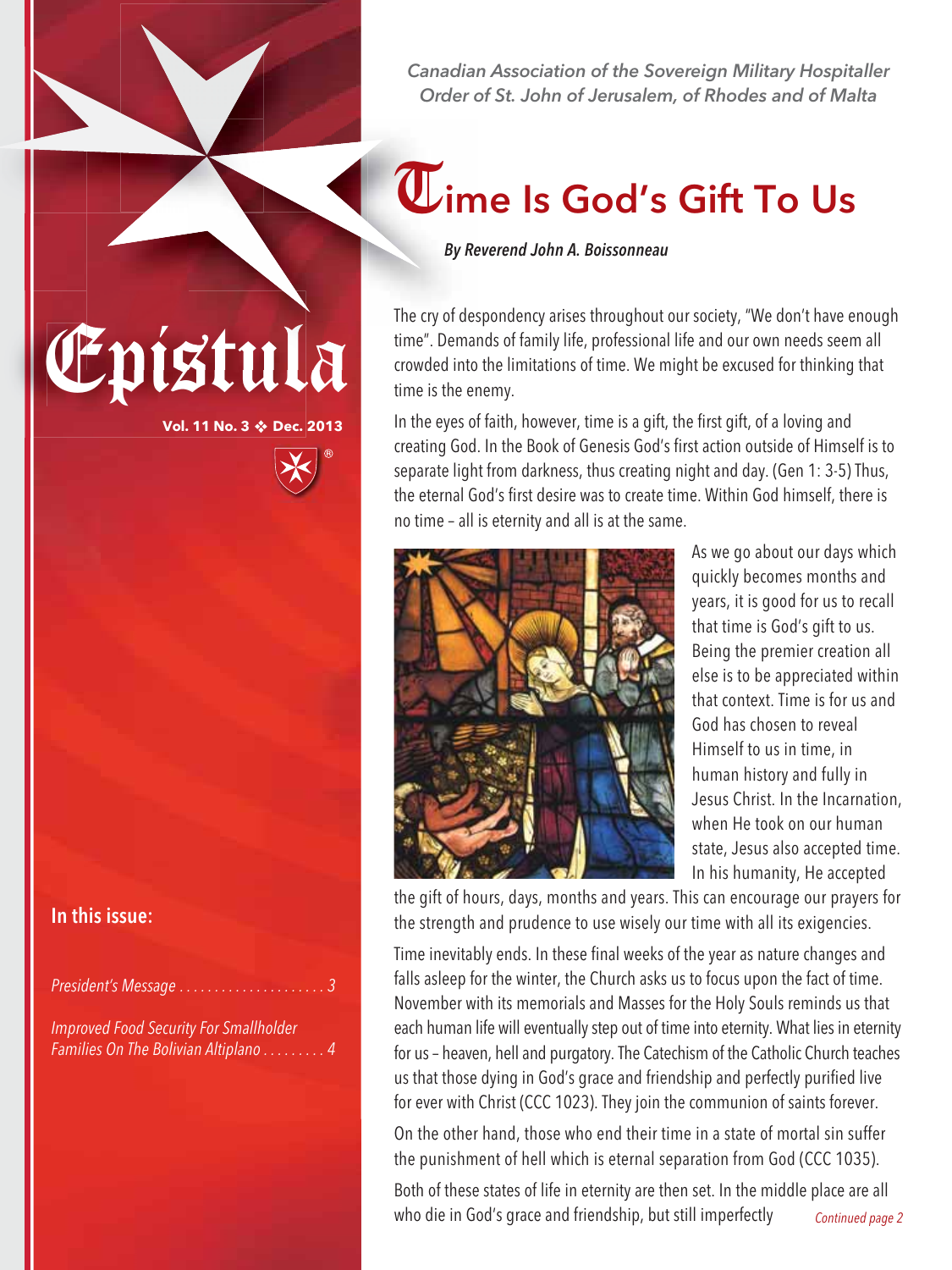*"In the eyes of faith, however, time is a gift, the first gift, of a loving and creating God."*

Continued from page 1 purified are indeed assured eternal salvation but as the Church teaches must be purified (CCC 1030). It is here that we who are still in time can make a difference.

By prayers, especially the Holy Sacrifice of the Mass, almsgiving, indulgences and works of penance we assist the process of purification for those awaiting entrance to the eternity of heaven. So the gift of time can be used by us to achieve the holiness to enter the eternal joy of heaven. In this we share the mission of Christ who entered human time to open eternity for us.

Time inevitably ends. How we use our time is also a determination of our eternal state of life after death. Jesus teaches this in the powerful parable of the separation of those who used their lives to serve others from those who predominately ignored the needs of others (Matt 25:31-46). God's gift of time for each of us will end and then its fruitfulness will be judged.

These sobering and salvific thoughts are part of the cycle of our liturgical year and its reminder of that for all of us there will be an end of time. Let us thank God for His gift of time and return it to Him in faith, hope and love.

## President's Message

*By André A. Morin, KMOb*

Another year is ending and, yet again, 2013 has been a busy year for the Canadian Association and for its Board Members whom I thank for their cooperation and support.

We celebrated properly our Association's 60th anniversary with several events of which I am very proud. For the Order, it is also the end of the celebrations of the 900th anniversary of the recognition by the Holy See. Finally, for the Church Universal, it is also the end of the Year of the Faith. The year 2013 has been rich in action and reflexion that allowed your Association to go forward with service to the poor and the sick. Nevertheless, much remains to be done in other fields.

I bring to your attention that we have come to the end of the year of transition for the Association to conform to the requirements of federal legislation as applied to non-profit corporations. While working on the transition with fellow Board Members, I reread our Association's letters patent. It is important to return to sources in order to recall our origins so that we understand our mission well. I read that our Association is centred on caring for the sick, to ambulance

services and the need to bring joy to our brothers and sisters. We must, indeed, be bringers of joy to our brothers and sisters in the Order and in the broader community.

We live in a society that is in profound mutation. Several provinces are thinking of setting up end of life programs for old and sick persons. Your Association will intervene with governments by reminding our elected officials that human life is sacred and must be respected at all stages of life. The advanced state of medicine has the ability to put into place ways and means to assist persons reaching the end of their life through the elimination of pain and the use of palliative care to help the patient and his family to end his or her life on earth with dignity.

There is another important debate going on in Quebec where the government wants to regulate the principle of secularism of the State through a parliamentary bill. This proposed law is fostering heated debates within the population and, if adopted, could preclude citizens from living their religious values within their workplace. Your Association, with the assistance of our members who have an advanced expertise *Continued page 6*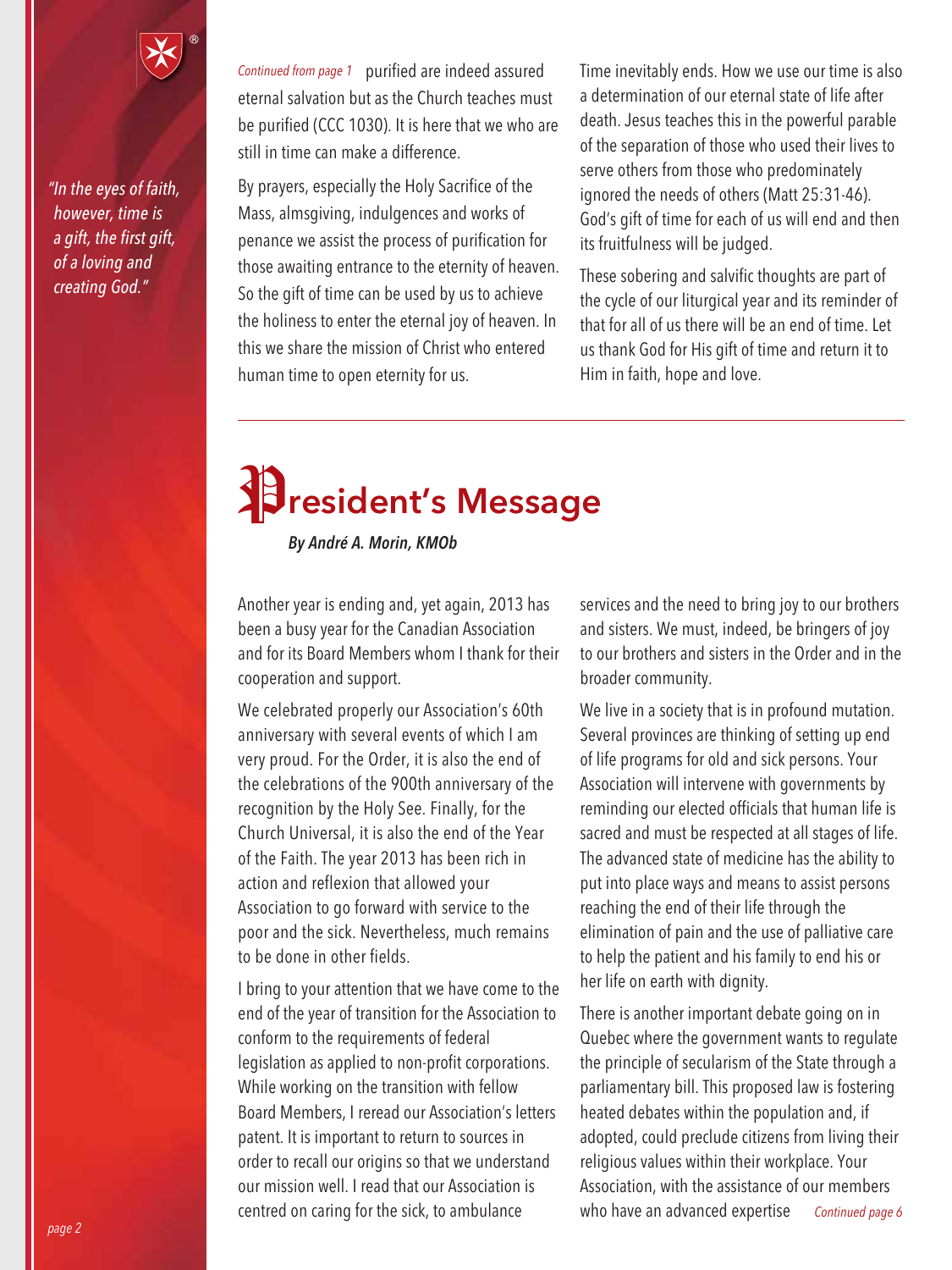## Improved Food Security For Smallholder Families On The Bolivian Altiplano

*By Willem Langelaan, KMOb*



*"Men and women work the small alpine plots side by side to the best of their abilities."*

In 2004 our Association became an accredited NGO with the Canadian International Development Agency, CIDA/ACDI. During the following years CIDA was our financial partner in two humanitarian projects to improve food security for smallholder families on the Bolivian Altiplano. The elevation of the Bolivian Altiplano averages 3,700 to 4,600 metres. The climate is cool and arid. The diurnal cycle of temperature has maxima of 12 to 24°C and minima of –20 to 10°C. The rainy season is from December to March, the rest of the year tends to be very dry, cool, windy and sunny. Snowfall is not very common. Climate, elevation, and poor soil limit the range of plants and food crops that can be cultivated. The Quechua and Aymara farmer families live in extreme poverty in small adobe huts – no water, no sewer, no electricity, no gas, negligible earnings and insufficient nutrition. The walls of the huts and their lungs are soot covered for lack of a chimney. Their staple is a few

potatoes for breakfast, lunch and dinner. No meat and no vegetables, as those do not grow in this severe climate. The average lifespan is 50 years. Of those aged 15 or over, 43% are illiterate. Their agricultural methods appear primitive. Plowing is done with a wooden stick and two oxen. It is a survival society.

Men and women work the small alpine plots side by side to the best of their abilities. Women are important decision makers within the family! While the Canadian Association was host NGO the projects were administered by Richard Brown P.Eng and Willem Langelaan OAA. In Bolivia the work was contracted to our excellent partner Agroecología Universidad Cochabamba, AGRUCO, an R&D institute that was founded by the Swiss foreign aid agency. Their staff and students are excellent and compassionate. Most speak Quechua or Aymara. AGRUCO is recognized in South America for their expertise in working with indigenous farmers and merging traditional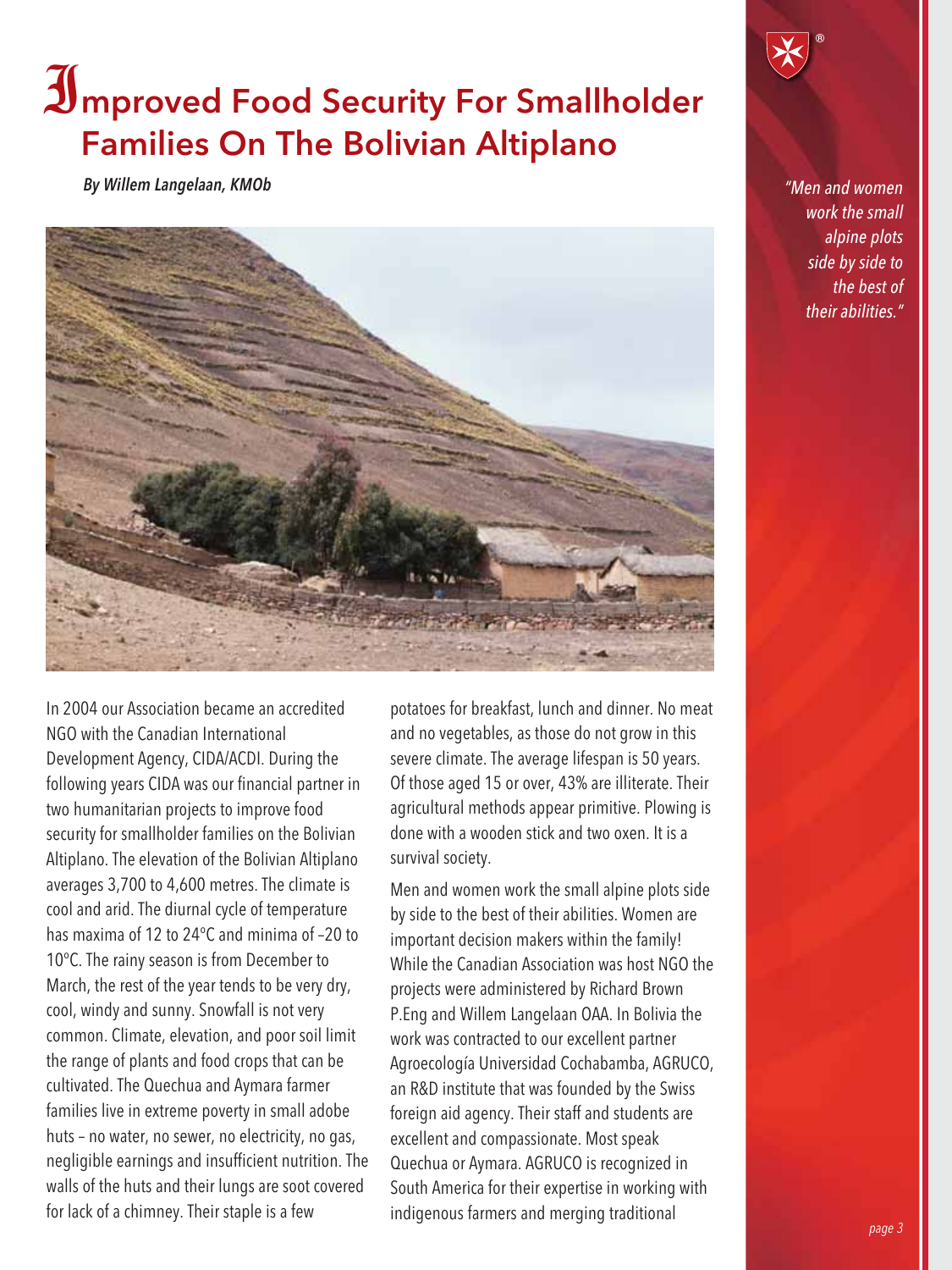*"Our objective for both Altiplano projects was to sustainably reduce hunger and poverty."*

methods with current scientific knowledge of organic farming.

Our objective for both Altiplano projects was to sustainably reduce hunger and poverty of the participating Quechua and Aymara smallholder families and to indirectly affect the nonparticipating families through example and knowledge transfer. The Chuño Project taught the farmers the use of organic endogenous methods to improve the genetic quality of the seed potatoes, make them disease free, produce organic fertilizer and organic pesticides. We assisted the farmers in building small storage sheds to replace the plastic bags for storing potatoes in their adobe huts. We also assisted 16 communities to build communal walk-in storage sheds for seed potatoes.

In 2008, at the end of the three year project the farmers saw a dramatic increase in the quality and the quantity of the potato harvest. We observed great enthusiasm and motivation in the communities. This was lacking when we started the project. Prior to a second project, I met with his Excellency Edgar Torrez Mosqueira, Bolivian Ambassador to Canada to be sure that it would conform to the policies of the Government of the

Plurinational State of Bolivia. With his introduction I traveled to Nuestra Señora De La Paz where I met with the Vice-Minister and the Director General of the Ministry of Rural Agricultural Development. They asked me to include Quinua and Cañahua in our next crop improvement project. AGRUCO suggested to build larger walk-in storage sheds for the families for the combined storage of seeds and the harvest and I added a neologism to the Quechua language by naming the hybrid sheds "silhuas".

In early 2009, I applied again to CIDA to financially partner in the new project in the region of the Ayllu Aransaya. The Altiplano Tapacarí project began in March 2010. In March 2013, the project was completed on time and within budget. The final cost of the two projects was \$496,400. They benefited 664 families at a cost of \$748 per family. The increased food security and the improved economic circumstance of the families may reduce the socially destabilizing migration to the city of the younger generation. The results of the cooperation between the farming families and AGRUCO was

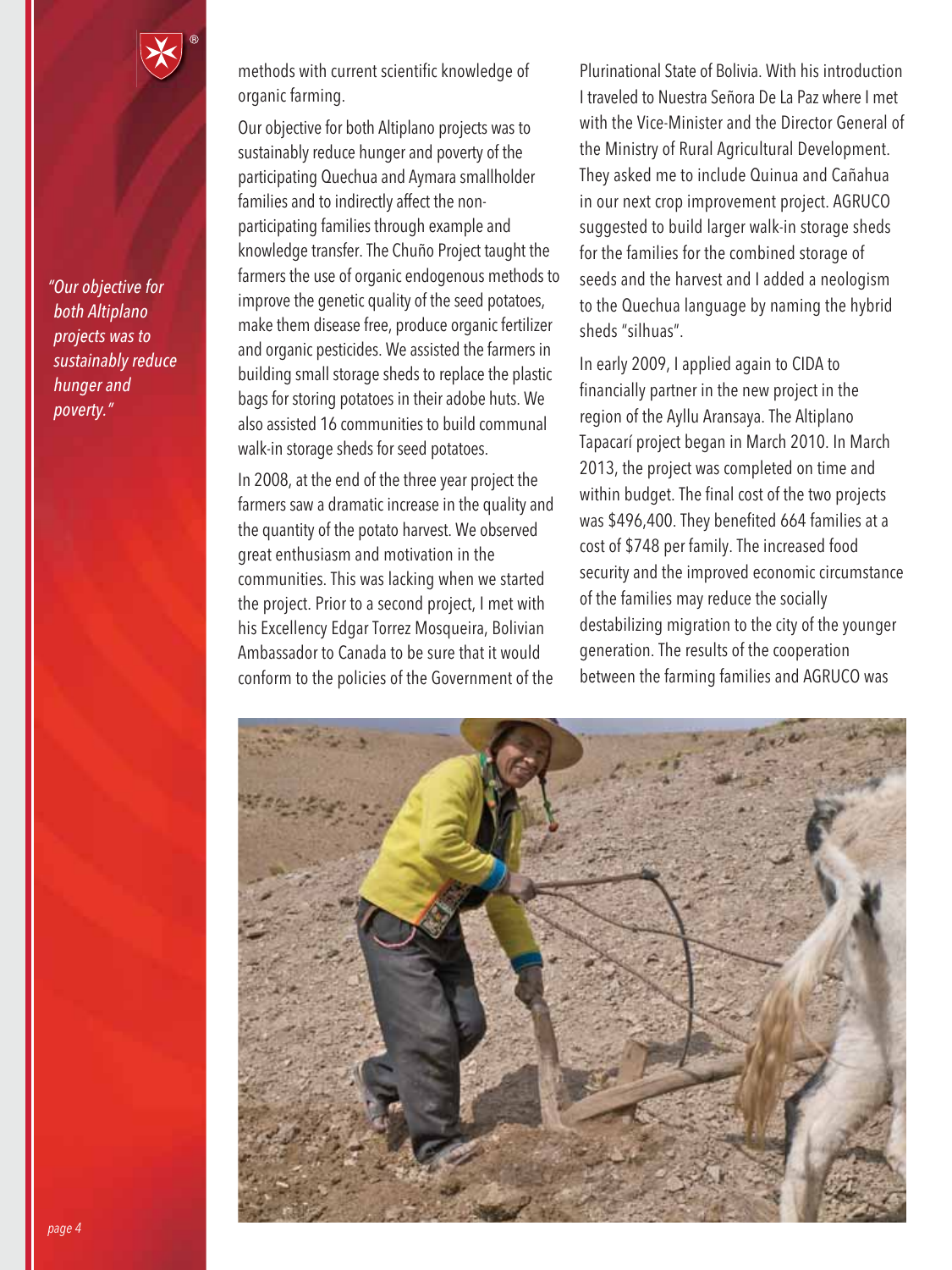beyond expectation:

- the biodiversity of the seed potatoes increased 112%.
- the potato harvest increased 83%.
- the oca harvest increased 38%.
- the quinua harvest increased 43%.
- the cañahua harvest increased 13%.
- with our support the farmers built 160 walk-in storage sheds for the combined storage of seeds and harvest.

Unlike the first project, this time CIDA allowed us to claim a 12% project overhead allowance with no matching fundraising conditions. As a result of the project, I was able to secure for the Canadian Association of the Order of Malta a CIDA overhead allowance of \$30,778. To ensure receiving these funds was not a trivial matter. CIDA requires complex and in-depth financial reporting. A penny out was not accepted.

Our CIDA project director was very pleased with the good results and encourages the Order of Malta to consider another project. He also hoped that we would reconsider the abandoned Chagas Project. All beneficiaries are very grateful to Canada for the assistance that they received through these Canadian projects.

Where do we go from here? The obligation of Knighthood does not allow us to sit on our hands. For those of us who have the privilege of retiring in good health, the poor and needy in Bolivia are waiting for our supportive projects. Those with less time could financially help to invigorate the bond between Hospital Cuschieri and our Canadian Association.

Our late Chaplain Father Cuschieri told me numerous times that he was longing to see the cross of the Order of Malta attached to the Hospital. For now the aging X-ray machine must be replaced. The budget for a new digital machine is \$90,000. While I write this, I am in Cochabamba to invite proposals for the local supply, installation and maintenance of a new machine. A refurbished machine from Canada could be less expensive but is not a feasible alternative. Please visit Hospital Cuschieri's website (www.shfic.ca) and consider to help!

I thank God for the privilege to experience the positive impact of these agricultural projects.